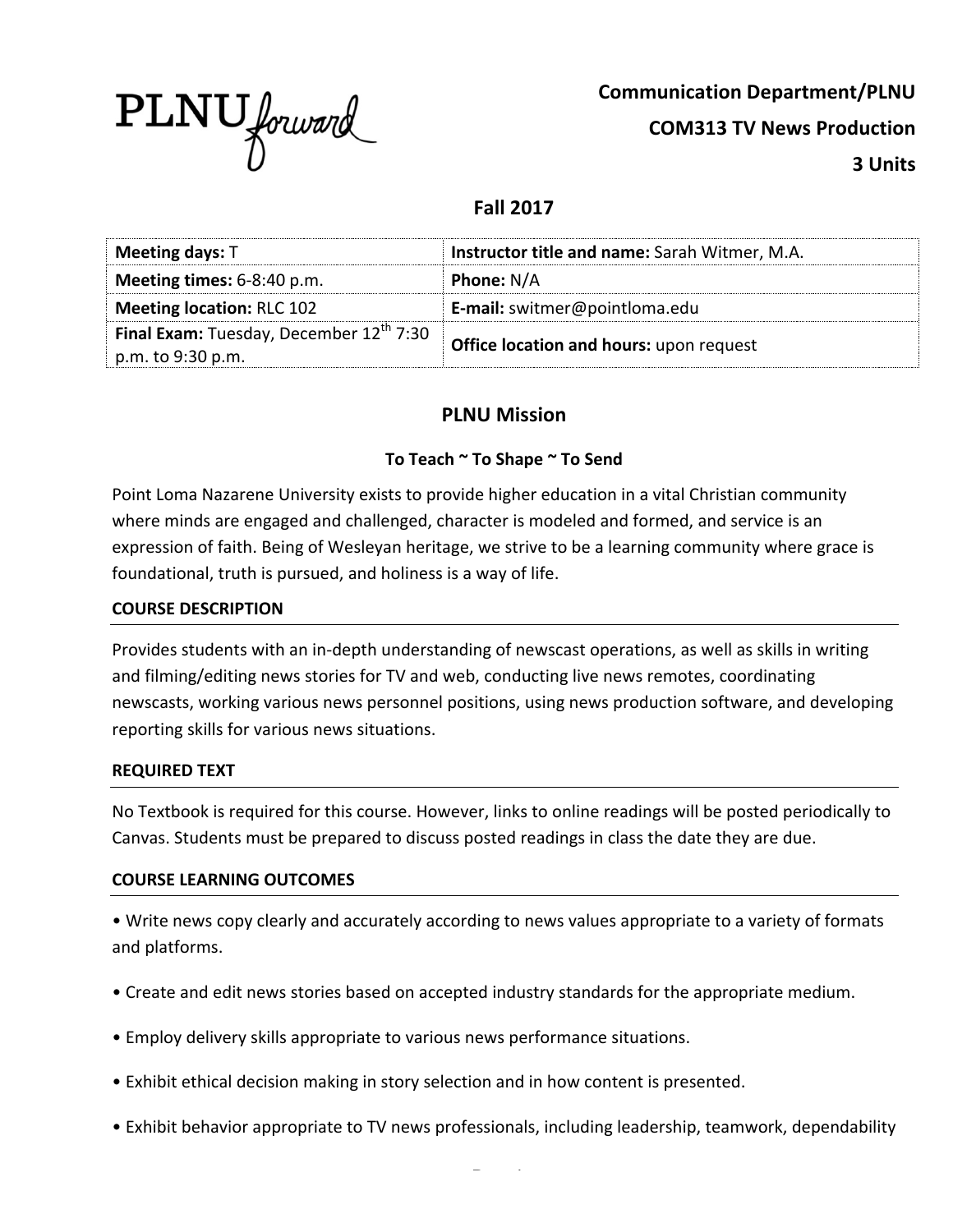and responsibility.

#### **COURSE REQUIREMENTS**

• Assignments must be submitted before class or at the beginning of class on the date they are due. Assignments that are late or submitted in any other manner than specified will not be accepted and will receive zero points. All written assignments will be graded for grammar, sentence structure, format, and spelling in addition to assignment specific rubrics.

• Students in this course are required to participate in all productions of Coastline News. Absolutely no exceptions will be made without a University-approved note of emergency (such as a doctor's note from the emergency room). If such an emergency should arise, it is the student's responsibility to notify Professor Witmer and the Coastline News Manager well ahead of time of the newscast, as well as make-up for that lost production time with an additional assignment.

• Students who will miss class because of a required university activity must submit any assignment due *prior* to the date missed.

• In the event that you miss class, you will be expected to get notes, handouts, and assignments from someone in class and from Canvas. Do not ask Professor Witmer. You are responsible for missed material.

• All students will report directly to the Coastline News Manager for assignment meetings and Coastline stories.

• Students are responsible for posting their own stories to EZ News and for submitting completed videos of stories by the deadline determined by the Coastline News Manager.

• Participation on Coastline News, including timeliness of story submissions, cooperation and attendance at Coastline meetings, will be reported to Professor Witmer by the Coastline News Manager and will be included in your grade.

• Software malfunctions or equipment problems are not an excuse for failing to complete a project. Students should keep this in mind, working to finish projects well ahead of the due date in case of technological issues.

• Ensure your camera, mic, lights, etc. are working and properly configured before you take the equipment to the field. This course assumes you are proficient in the basic operations of field cameras, audio, lighting, and editing software.

• Students are responsible for signing up for equipment and editing time in a manner that facilitates the timely completion of assignments. Learning how to meet deadlines despite encountering various problems will prepare you for the real world. Professor Witmer and Rick Moncauskas are here to help you accomplish your goals. However, you must seek our advice early in the process and not expect us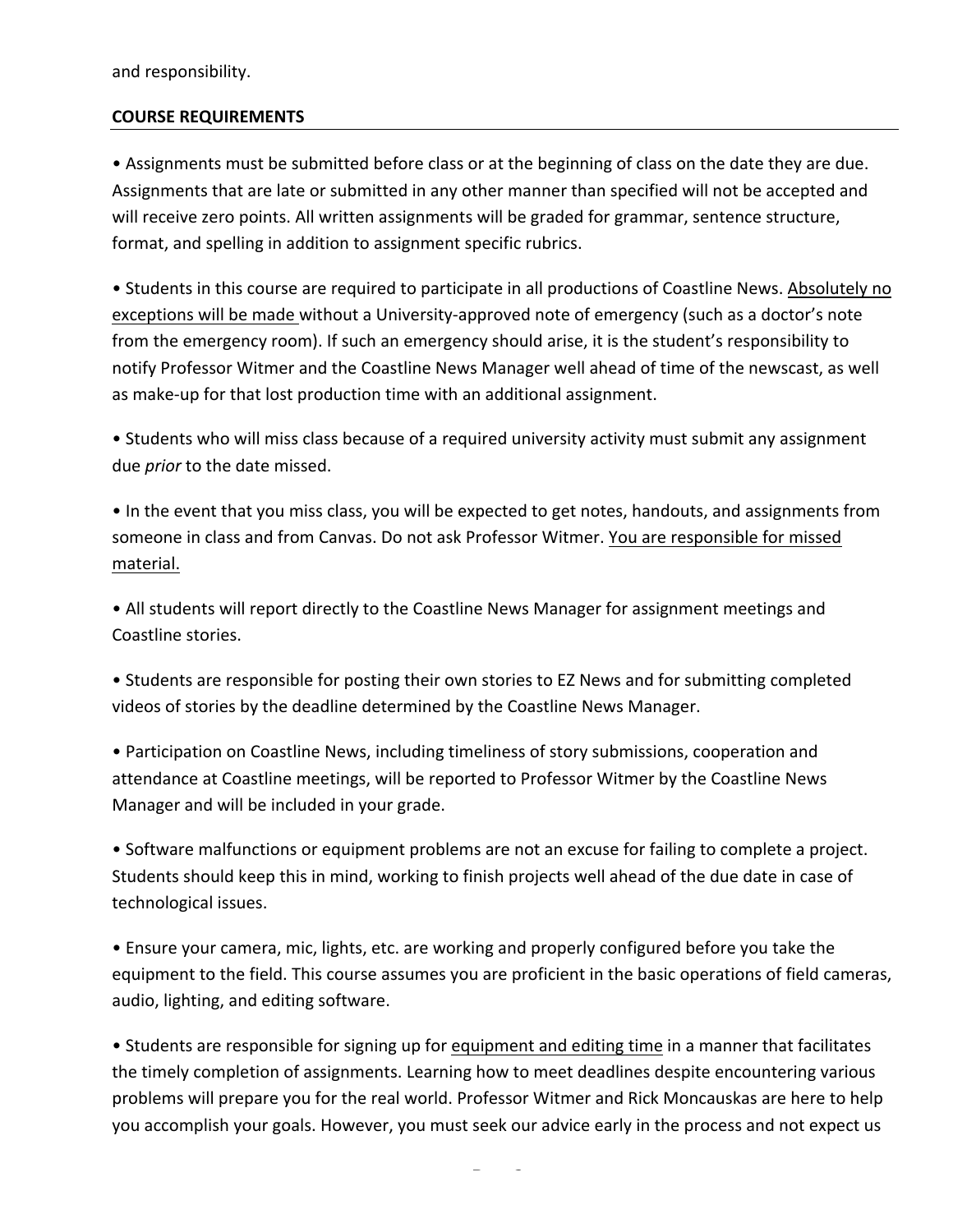to drop everything the moment you need help. If you ask for help the day before a project is due, it is too late. Plan accordingly.

• Attire: When reporting stories, students must dress as news professionals (no jeans, cutoffs, shorts, t- shirts, logo shirts, hats, etc.). Students appearing on camera during a newscast must wear appropriate attire.

### **COURSE CREDIT HOUR INFORMATION**

In the interest of providing sufficient time to accomplish the stated Course Learning Outcomes, this class meets the PLNU credit hour policy for a 3-unit class delivered over 16 weeks. Specific details about how the class meets the credit hour requirement can be provided upon request.

#### **INCOMPLETES AND LATE ASSIGNMENTS**

All assignments are to be submitted/turned in by the beginning of the class session when they are due—including assignments posted in Canvas. Incompletes will only be assigned in extremely unusual circumstances.

#### **FINAL EXAMINATION POLICY**

Successful completion of this class requires taking the final examination **on its scheduled day**. The final examination schedule is posted on the Class Schedules site. No requests for early examinations or alternative days will be approved.

#### **PLNU COPYRIGHT POLICY**

Point Loma Nazarene University, as a non-profit educational institution, is entitled by law to use materials protected by the US Copyright Act for classroom education. Any use of those materials outside the class may violate the law.

#### **PLNU ACADEMIC HONESTY POLICY**

Students should demonstrate academic honesty by doing original work and by giving appropriate credit to the ideas of others. Academic dishonesty is the act of presenting information, ideas, and/or concepts as one's own when in reality they are the results of another person's creativity and effort. A faculty member who believes a situation involving academic dishonesty has been detected may assign a failing grade for that assignment or examination, or, depending on the seriousness of the offense, for the course. Faculty should follow and students may appeal using the procedure in the university Catalog. See Academic Policies for definitions of kinds of academic dishonesty and for further policy information.

## **PLNU ACADEMIC ACCOMMODATIONS POLICY**

If you have a diagnosed disability, please contact PLNU's Disability Resource Center (DRC) within the first two weeks of class to demonstrate need and to register for accommodation by phone at 619-849-2486 or by e-mail at DRC@pointloma.edu. See Disability Resource Center for additional information.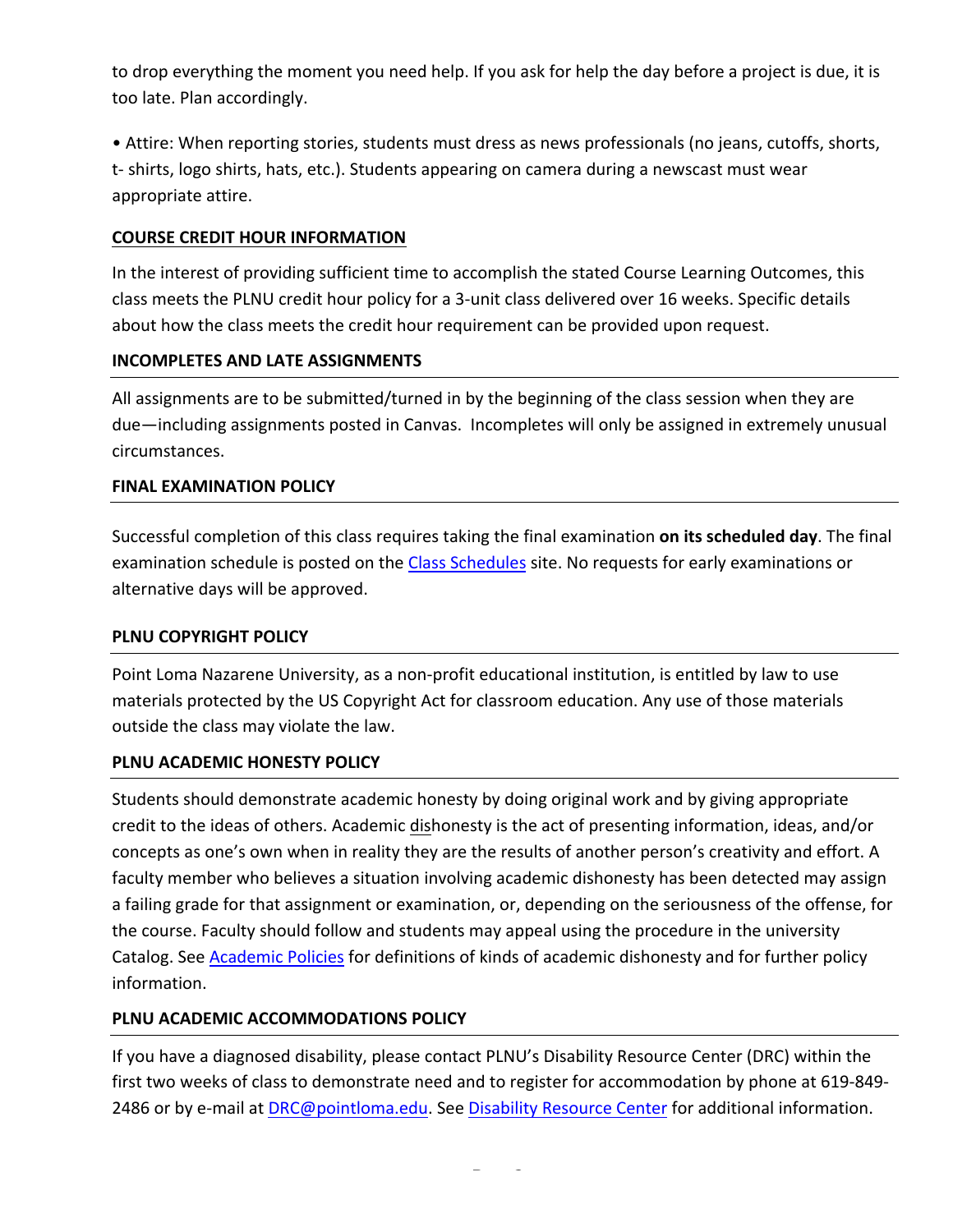## **PLNU ATTENDANCE AND PARTICIPATION POLICY**

Regular and punctual attendance at all classes is considered essential to optimum academic achievement. If the student is absent from more than 10 percent of class meetings, the faculty member can file a written report which may result in de-enrollment. If the absences exceed 20 percent, the student may be de-enrolled without notice until the university drop date or, after that date, receive the appropriate grade for their work and participation. See Academic Policies in the Undergraduate Academic Catalog.

#### **COURSE ASSIGNMENTS**

## **Story Ideas:**

**Description:** Students must come to each class with two written story ideas to pitch to the class. These are stories that you would like to write, shoot, and edit for the following Coastline News.

**Requirements:** Two story ideas must be *thoroughly explained* on paper **before** class begins. This includes summarizing the story idea, briefly discussing the news values, possible interviews, and the angle of the story.

**Style Standard:** N/A. After sharing the ideas with the class, students will hand over their papers to Professor Witmer to get full credit toward this section of the class grade.

## **News stories:**

**Description:** Students must individually produce two VOs, two VO/SOTs, and two Packages during the semester. 

**Requirements:** Stories must be newsworthy, timely and, ideally, originate off campus. Every package and VO/SOT needs to be submitted with a tease and website version of the story.

**Style Standard:** Stories will not all run as packages, so be prepared to rewrite the story as a reader, VO or VO/SOT.

## **Newscast Roles & Reflections:**

**Description:** In addition to producing a newscast, all students will fulfill at least four of the following six duties for Coastline at some point in the semester: News anchor, weather anchor, consumer reports producer/anchor, live shot reporter, field producer. After each newscast role is completed, students will write a reflection on their experience. What went well? What went wrong? What did they learn? 

**Requirements:** Four (4) out of six (6) Coastline positions fulfilled on set during the semester: News anchor, weather anchor, consumer reports producer/anchor, live shot reporter, field producer. The written reflection is due after the Coastline in which the position was performed, and before the following Tuesday class session. The reflection should be no more or no less than exactly one (1) page,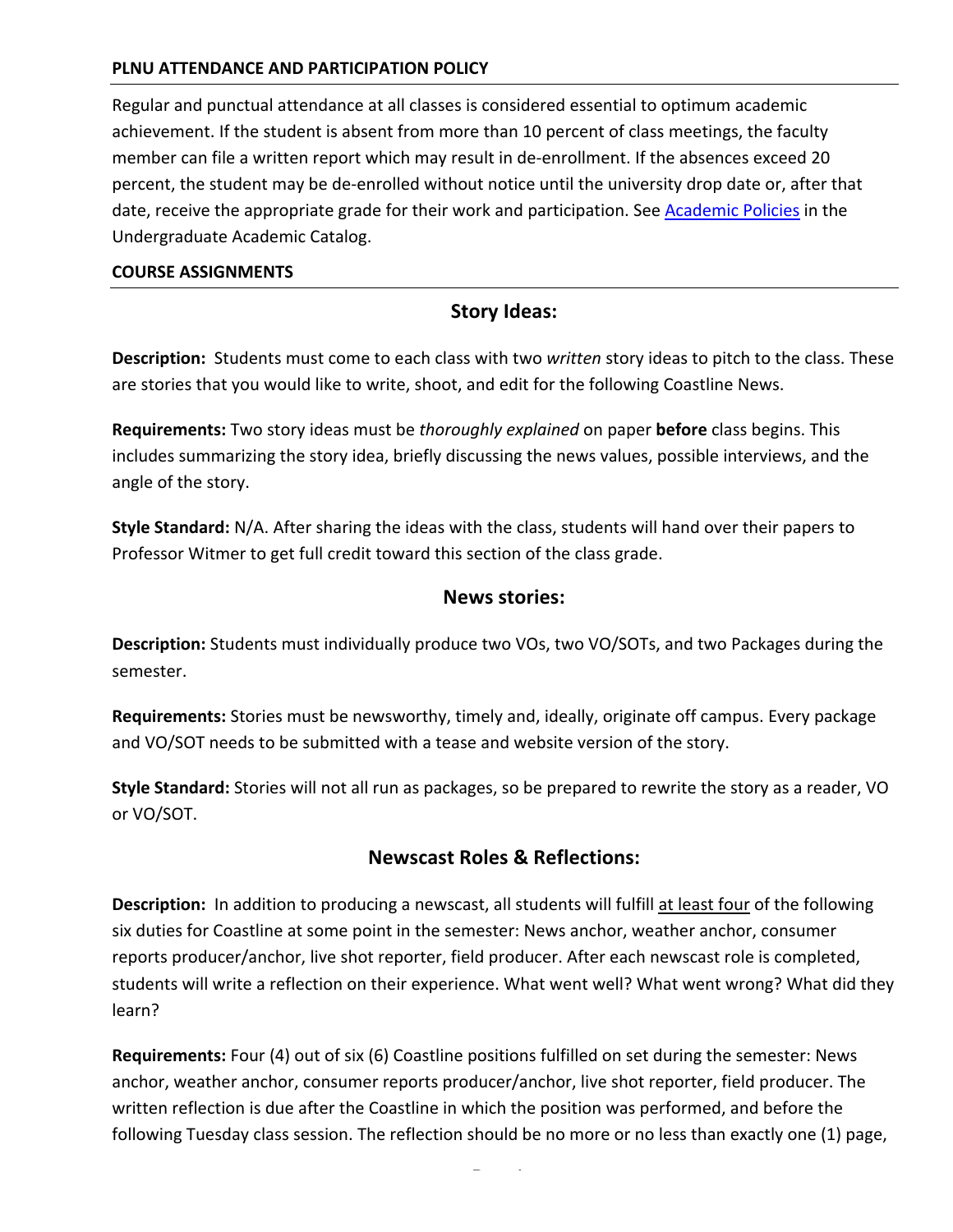uploaded to Canvas via PDF of .doc or .docx.

Style Standard: Appropriate dress & presentation for each position. Reflection: APA style, cover page, double-spaced, times new roman 12 pt. font. Uploaded to Canvas via PDF of .doc or .docx.

## **ASSESSMENT AND GRADING**

| <b>ASSIGNMENT VALUES:</b>                                 | <b>GRADE % SCALE:</b> |
|-----------------------------------------------------------|-----------------------|
|                                                           |                       |
| Weekly news story topics (11 total: $2$ EACH) – 22 points | $A = 93 - 100$        |
|                                                           | $A = 92 - 90$         |
| VOs (2 total: 10 EACH) $-$ 20 points                      | $B+=87-89$            |
|                                                           | $B = 83 - 86$         |
| VO/SOTs (2 total: 15 EACH) - 30 points                    | $B = 80 - 82$         |
|                                                           | $C+=77-79$            |
| Packages (2 total: 25 EACH) – 50 points                   | $C = 73 - 76$         |
|                                                           | $C = 70 - 72$         |
| Newscast roles (6 total: 5 EACH) $-$ 30 points            | $D+=67-69$            |
|                                                           | $D=63-66$             |
| Class participation - 18 points                           | $D = 60 - 62$         |
|                                                           | $F = 0 - 59$          |
| Written final- 30 points                                  |                       |
|                                                           |                       |
| <b>TOTAL: 200 Points</b>                                  |                       |
|                                                           |                       |

## **GRADE CONCERNS:**

If you feel that you were unjustly evaluated on any assignment, please talk with me within 2 weeks after the assignment has been returned. An appeal is welcome by scheduling an appointment. Please come with a well-reasoned and written explanation of why the grade should be changed, and I will be happy to discuss it with you. Asking for an appeal and defending your case does not secure, nor imply a change of grade. If at any point during the course you are concerned with your overall class grade or other issues in the course, please feel free to make an appointment or stop by my office. I want to help you learn and succeed in this course.

# **COURSE SCHEDULE**

| <b>DATE</b><br><b>PRESENTED</b> | <b>CLASS CONTENT OR ASSIGNMENT</b>                                        | <b>ASSIGNMENT</b><br><b>DUE DATE</b> |
|---------------------------------|---------------------------------------------------------------------------|--------------------------------------|
| September 5                     | Syllabus & course overview, First Production Meeting.                     |                                      |
|                                 | <b>GUEST SPEAKER: ANDIE ADAMS</b>                                         |                                      |
|                                 | Topic: Production meeting: present story ideas, OTS & RDR readings,       |                                      |
| September 12                    | VO basics & common mistakes, rolls in the newsroom.                       |                                      |
|                                 | Due before class: First story ideas (to be handed in during class), first |                                      |
|                                 | OTS Graphic and RDR Script (uploaded on Canvas).                          |                                      |
| September 19                    | Topic: Production meeting: present story ideas, OTS & RDR readings,       | September 21:                        |
|                                 | VO & script readings, 413 PKGs                                            | <b>First Coastline</b>               |